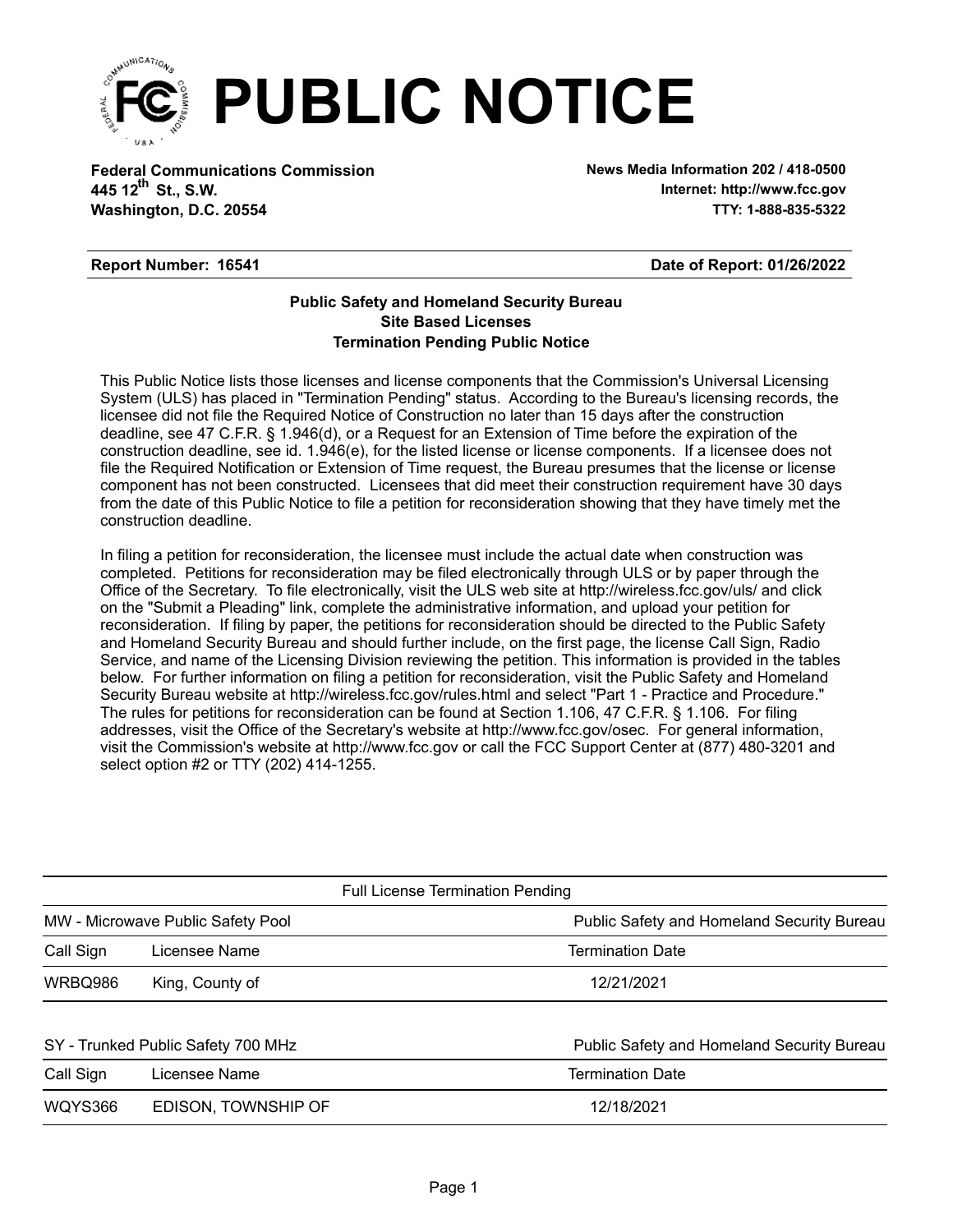| <b>Location Termination Pending</b> |               |  |          |           |   |                             |  |
|-------------------------------------|---------------|--|----------|-----------|---|-----------------------------|--|
|                                     |               |  |          |           |   |                             |  |
| Call Sign                           | Licensee Name |  | City     | State     |   | <b>Location Termination</b> |  |
|                                     |               |  | Latitude | Longitude | # | Date                        |  |
|                                     |               |  |          |           |   |                             |  |

| <b>Frequency Termination Pending</b>                                                                  |                                                  |                                            |                    |                               |                            |
|-------------------------------------------------------------------------------------------------------|--------------------------------------------------|--------------------------------------------|--------------------|-------------------------------|----------------------------|
| IQ - Intelligent Transportation Service (Public Safety)<br>Public Safety and Homeland Security Bureau |                                                  |                                            |                    |                               |                            |
| Call Sign<br><b>Stn Class</b>                                                                         | Licensee Name<br>Lower/Upper Frequency           | City<br>Latitude                           | State<br>Longitude | Ant.<br>Loc./<br>Path #<br>-# | <b>Termination</b><br>Date |
| WQXH871<br>FB                                                                                         | State of Michigan<br>5895.00000000-5905.00000000 | <b>Sterling Height: MI</b><br>42-33-57.1 N | 83-1-46.8 W        | 90                            | 12/23/2021                 |

MW - Microwave Public Safety Pool **Public Safety and Homeland Security Bureau** 

| Call Sign<br><b>Stn Class</b> | Licensee Name<br>Lower/Upper Frequency | City<br>Latitude | <b>State</b><br>Longitude | Loc./ Ant.<br>Path # | $\#$ | Termination<br>Date |
|-------------------------------|----------------------------------------|------------------|---------------------------|----------------------|------|---------------------|
| WRBQ662                       | King, County of                        | Enumclaw         | <b>WA</b>                 | 1                    |      | 12/21/2021          |
| <b>FXO</b>                    | 11365.00000000                         | 47-10-7.4 N      | 121-44-44.5 W             | $\overline{2}$       |      |                     |
| <b>WRBS951</b>                | King, County of                        | Whittier         | <b>WA</b>                 | 1                    |      | 12/21/2021          |
| <b>FXO</b>                    | 6735.00000000                          | 47-15-25.4 N     | 121-19-19.1 W             | 3                    |      |                     |
| WRCA647                       | <b>Marion County Public Works</b>      | Marion County OR |                           | 1                    |      | 12/22/2021          |
| <b>FXO</b>                    | 10975.00000000                         | 44-50-28.2 N     | 122-28-58.7 W             | 4                    |      |                     |
| WRCA647                       | <b>Marion County Public Works</b>      | Marion County OR |                           | 1                    |      | 12/22/2021          |
| <b>FXO</b>                    | 10975.00000000                         | 44-50-28.2 N     | 122-28-58.7 W             | 4                    |      |                     |
| WRCA647                       | <b>Marion County Public Works</b>      | Marion County OR |                           | 1                    |      | 12/22/2021          |
| <b>FXO</b>                    | 10975.00000000                         | 44-50-28.2 N     | 122-28-58.7 W             | 4                    |      |                     |
| WRCA647                       | <b>Marion County Public Works</b>      | Marion County OR |                           |                      |      | 12/22/2021          |
| <b>FXO</b>                    | 10975.00000000                         | 44-50-28.2 N     | 122-28-58.7 W             | 4                    |      |                     |
| WRCA647                       | <b>Marion County Public Works</b>      | Marion County OR |                           | 1                    |      | 12/22/2021          |
| <b>FXO</b>                    | 10975.00000000                         | 44-50-28.2 N     | 122-28-58.7 W             | 4                    |      |                     |
| WRCA647                       | Marion County Public Works             | Marion County OR |                           |                      |      | 12/22/2021          |
| <b>FXO</b>                    | 10975.00000000                         | 44-50-28.2 N     | 122-28-58.7 W             | 4                    |      |                     |
| WRCA647                       | Marion County Public Works             | Marion County OR |                           |                      |      | 12/22/2021          |
| <b>FXO</b>                    | 10975.00000000                         | 44-50-28.2 N     | 122-28-58.7 W             | 4                    |      |                     |
| WRCA647                       | <b>Marion County Public Works</b>      | Marion County OR |                           |                      |      | 12/22/2021          |
| <b>FXO</b>                    | 10975.00000000                         | 44-50-28.2 N     | 122-28-58.7 W             | 4                    |      |                     |
| WRCA647                       | Marion County Public Works             | Marion County OR |                           | 1                    |      | 12/22/2021          |
| <b>FXO</b>                    | 10975.00000000                         | 44-50-28.2 N     | 122-28-58.7 W             | 4                    |      |                     |
| WRCA647                       | <b>Marion County Public Works</b>      | Marion County OR |                           |                      |      | 12/22/2021          |
| <b>FXO</b>                    | 10975.00000000                         | 44-50-28.2 N     | 122-28-58.7 W             | 4                    |      |                     |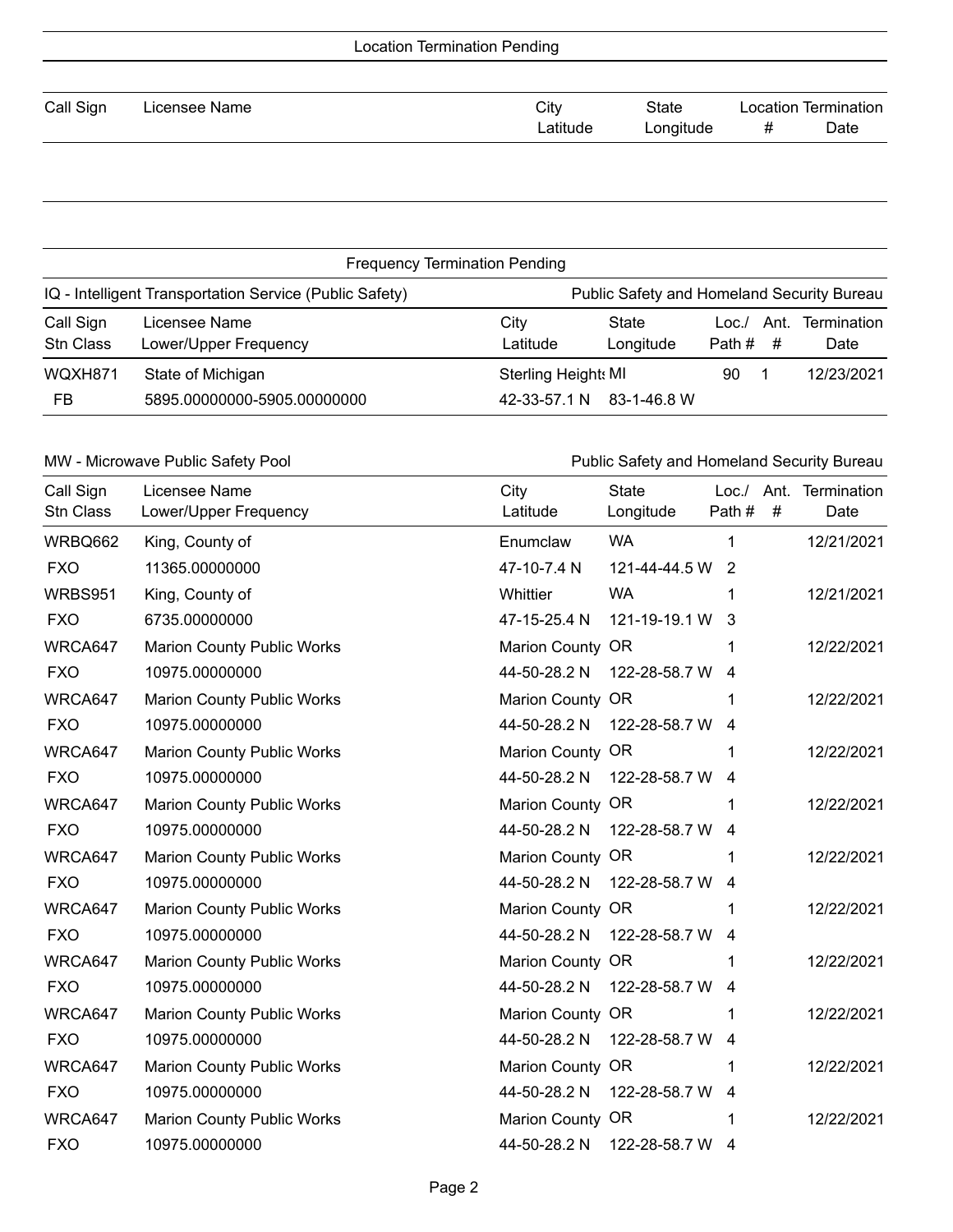| <b>Frequency Termination Pending</b>                                            |                                        |                  |                    |                 |             |                            |
|---------------------------------------------------------------------------------|----------------------------------------|------------------|--------------------|-----------------|-------------|----------------------------|
| MW - Microwave Public Safety Pool<br>Public Safety and Homeland Security Bureau |                                        |                  |                    |                 |             |                            |
| Call Sign<br>Stn Class                                                          | Licensee Name<br>Lower/Upper Frequency | City<br>Latitude | State<br>Longitude | Loc./<br>Path # | Ant.<br>- # | <b>Termination</b><br>Date |
| WRCA647                                                                         | <b>Marion County Public Works</b>      | Marion County OR |                    |                 |             | 12/22/2021                 |
| <b>FXO</b>                                                                      | 10975.00000000                         | 44-50-28.2 N     | 122-28-58.7 W 4    |                 |             |                            |

| PW - Public Safety Pool, Conventional<br>Public Safety and Homeland Security Bureau |                                        |                    |                    |                                |                     |
|-------------------------------------------------------------------------------------|----------------------------------------|--------------------|--------------------|--------------------------------|---------------------|
| Call Sign<br><b>Stn Class</b>                                                       | Licensee Name<br>Lower/Upper Frequency | City<br>Latitude   | State<br>Longitude | $Loc./$ Ant.<br>Path $\#$ $\#$ | Termination<br>Date |
| WPIW836                                                                             | <b>RIVER FALLS, CITY OF</b>            | <b>River Falls</b> | WI                 |                                | 12/18/2021          |
| FB <sub>2</sub>                                                                     | 155.53500000                           | 44-52-53.6 N       | 92-38-0.6 W        |                                |                     |

|                               | SG - Conventional Public Safety 700 MHz                | Public Safety and Homeland Security Bureau |                           |                |              |                                |
|-------------------------------|--------------------------------------------------------|--------------------------------------------|---------------------------|----------------|--------------|--------------------------------|
| Call Sign<br><b>Stn Class</b> | Licensee Name<br>Lower/Upper Frequency                 | City<br>Latitude                           | <b>State</b><br>Longitude | Path #         | #            | Loc./ Ant. Termination<br>Date |
| WRKE449                       | DISTRICT OF COLUMBIA OFFICE OF UNIFIED C WASHINGTON DC |                                            |                           | $\mathbf 1$    | $\mathbf{1}$ | 12/21/2021                     |
| FB <sub>2</sub>               | 773.10625000                                           | 38-53-22.0 N                               | 77-2-6.7 W                |                |              |                                |
| WRKE449                       | DISTRICT OF COLUMBIA OFFICE OF UNIFIED C WASHINGTON DC |                                            |                           | 1              | $\mathbf 1$  | 12/21/2021                     |
| FB <sub>2</sub>               | 773.60625000                                           | 38-53-22.0 N                               | 77-2-6.7 W                |                |              |                                |
| WRKE449                       | DISTRICT OF COLUMBIA OFFICE OF UNIFIED C WASHINGTON DC |                                            |                           | 1              | $\mathbf 1$  | 12/21/2021                     |
| FB <sub>2</sub>               | 773.75625000                                           | 38-53-22.0 N 77-2-6.7 W                    |                           |                |              |                                |
| WRKE449                       | DISTRICT OF COLUMBIA OFFICE OF UNIFIED C WASHINGTON DC |                                            |                           | 1              | 1            | 12/21/2021                     |
| FB <sub>2</sub>               | 774.10625000                                           | 38-53-22.0 N                               | 77-2-6.7 W                |                |              |                                |
| WRKE449                       | DISTRICT OF COLUMBIA OFFICE OF UNIFIED C WASHINGTON DC |                                            |                           | 1              | 1            | 12/21/2021                     |
| FB <sub>2</sub>               | 774.25625000                                           | 38-53-22.0 N                               | 77-2-6.7 W                |                |              |                                |
| WRKE449                       | DISTRICT OF COLUMBIA OFFICE OF UNIFIED C WASHINGTON DC |                                            |                           | 1              | 1            | 12/21/2021                     |
| FB <sub>2</sub>               | 774.60625000                                           | 38-53-22.0 N                               | 77-2-6.7 W                |                |              |                                |
| WRKE449                       | DISTRICT OF COLUMBIA OFFICE OF UNIFIED C               |                                            |                           | $\overline{2}$ | 1            | 12/21/2021                     |
| <b>MO</b>                     | 803.10625000                                           |                                            |                           |                |              |                                |
| WRKE449                       | DISTRICT OF COLUMBIA OFFICE OF UNIFIED C               |                                            |                           | $\overline{2}$ | $\mathbf 1$  | 12/21/2021                     |
| <b>MO</b>                     | 803.60625000                                           |                                            |                           |                |              |                                |
| WRKE449                       | DISTRICT OF COLUMBIA OFFICE OF UNIFIED C               |                                            |                           | $\overline{2}$ | $\mathbf 1$  | 12/21/2021                     |
| <b>MO</b>                     | 803.75625000                                           |                                            |                           |                |              |                                |
| WRKE449                       | DISTRICT OF COLUMBIA OFFICE OF UNIFIED C               |                                            |                           | 2              | 1            | 12/21/2021                     |
| <b>MO</b>                     | 804.10625000                                           |                                            |                           |                |              |                                |
| WRKE449                       | DISTRICT OF COLUMBIA OFFICE OF UNIFIED C               |                                            |                           | $\overline{2}$ | 1            | 12/21/2021                     |
| <b>MO</b>                     | 804.25625000                                           |                                            |                           |                |              |                                |
| WRKE449                       | DISTRICT OF COLUMBIA OFFICE OF UNIFIED C               |                                            |                           | $\overline{2}$ | 1            | 12/21/2021                     |
| <b>MO</b>                     | 804.60625000                                           |                                            |                           |                |              |                                |